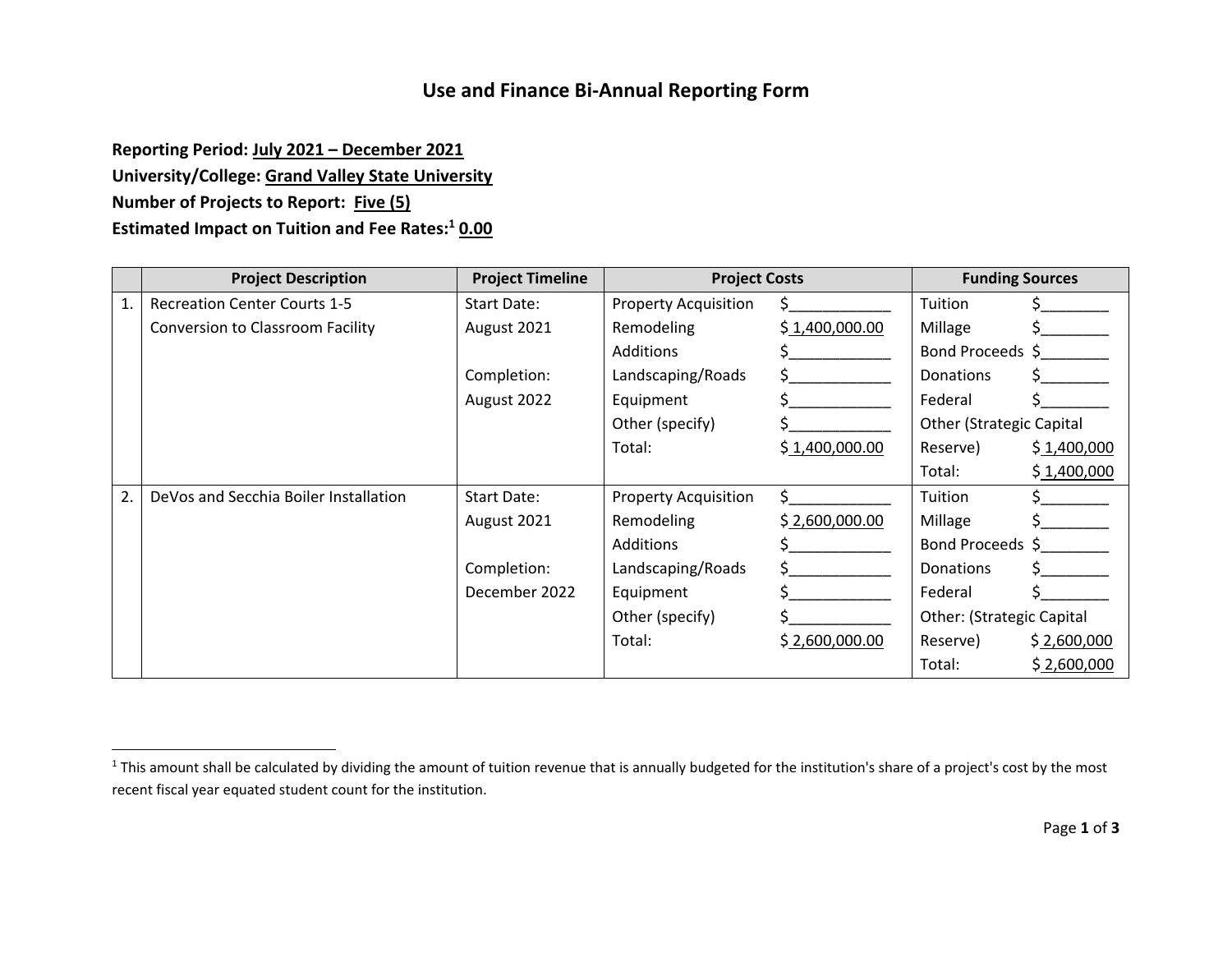## **Use and Finance Bi‐Annual Reporting Form**

**Reporting Period: July 2021 – December 2021**

**University/College: Grand Valley State University**

**Number of Projects to Report: Five (5)**

**Estimated Impact on Tuition and Fee Rates:<sup>2</sup> 0.00**

|    | <b>Project Description</b>                 | <b>Project Timeline</b> | <b>Project Costs</b>        |                | <b>Funding Sources</b>          |             |
|----|--------------------------------------------|-------------------------|-----------------------------|----------------|---------------------------------|-------------|
| 3. | North C, Hills & Frey Interiors Renovation | Start Date:             | <b>Property Acquisition</b> | S.             | Tuition                         |             |
|    |                                            | August 2021             | Remodeling                  | \$2,550,000.00 | Millage                         |             |
|    |                                            |                         | Additions                   |                | Bond Proceeds \$                |             |
|    |                                            | Completion:             | Landscaping/Roads           |                | Donations                       |             |
|    |                                            | August 2022             | Equipment                   |                | Federal                         |             |
|    |                                            |                         | Other (specify)             |                | <b>Other (Auxiliary Housing</b> |             |
|    |                                            |                         | Total:                      | \$2,550,000.00 | Reserve)                        | \$2,550,000 |
|    |                                            |                         |                             |                | Total:                          | \$2,550,000 |
| 4. | 55 Ionia Avenue, Grand Rapids MI.          | Start Date:             | <b>Property Acquisition</b> | \$504,903.98   | Tuition                         |             |
|    | <b>Renovation of Morton Condominiums</b>   | <b>July 2019</b>        | Remodeling                  | \$2,484,215.88 | Millage                         |             |
|    |                                            |                         | Additions                   |                | Bond Proceeds \$                |             |
|    | Updated for final costs.                   | Completion:             | Landscaping/Roads           |                | <b>Donations</b>                | \$2,827,863 |
|    |                                            | April 2020              | Equipment                   | \$311,652.00   | Federal                         |             |
|    |                                            |                         | Other: Design               | \$260,000.00   | Other: (University              |             |
|    |                                            |                         | Total:                      | \$3,560,771.86 | Reserves)                       | \$732,909   |
|    |                                            |                         |                             |                | Total:                          | \$3,560,772 |

<sup>&</sup>lt;sup>2</sup> This amount shall be calculated by dividing the amount of tuition revenue that is annually budgeted for the institution's share of a project's cost by the most recent fiscal year equated student count for the institution.